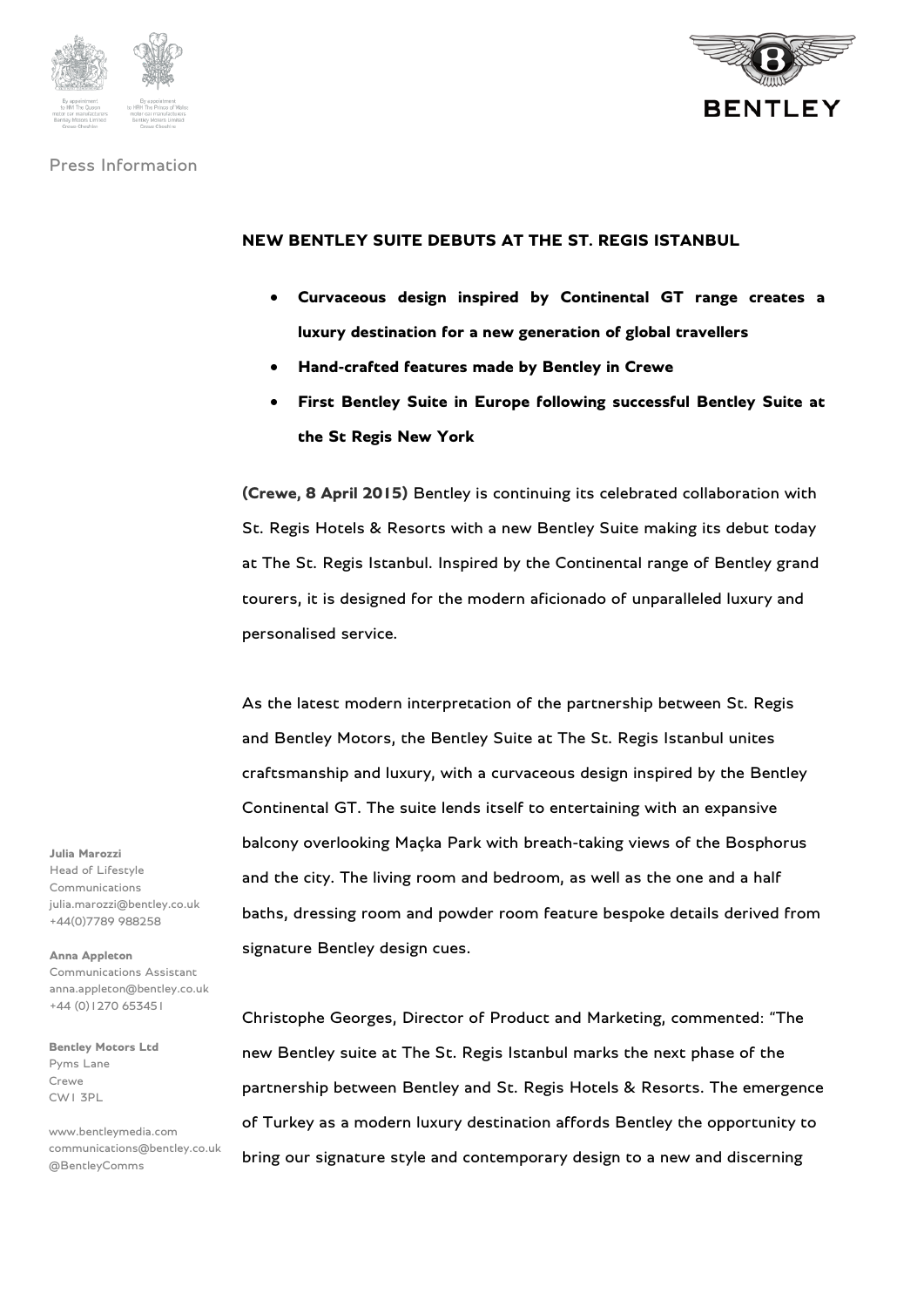



audience of travellers who want to experience the soul and sophistication of a gateway city in an environment of exceptional materials and finishes."

The entrance foyer benefits from mirrored ceilings, reflecting a marble floor inset with a Continental wheel inspired design. On entering the living area, walls of curved veneer evoke the Continental while highlighting the suite's corner location. Floor to ceiling windows maximise the panoramic experience, providing a unique entertaining space against the backdrop of some of Istanbul's most iconic sights. These same vistas can be enjoyed from an oversized terrace.

The living room features a bespoke built-in sofa crafted from Bentley leather, which brings Bentley's unique motoring luxury indoors. The sofa, equipped with two champagne bottle coolers, features signature Bentley diamond upholstery with curved lines that echo the architecture of the suite. Overhanging the scene, a captivating light installation based on the Continental's jewelled headlights and the sinuous curves of the Nürburgring Racetrack completes the room.

Further cues can be found in the elegant wet bar. Inspired by the wings of a Bentley dashboard, olive ash is accented with engine spin, anthracite and claret. The bar doors open to reveal three Breitling clocks, allowing guests to enjoy a cocktail while keeping time with contemporaries in Istanbul, London and New York. A bespoke humidor is incorporated into the bar set up; hand crafted in the Bentley woodshop alongside the cars that inspired the suite.

Handcrafted finishes and individual furnishings are prevalent throughout. His-and-hers jewellery boxes cosset guests' treasured items during their stay and sit alongside items from the Bentley home collection, notably the chaise

#### **Julia Marozzi**

Head of Lifestyle Communications julia.marozzi@bentley.co.uk +44(0)7789 988258

**Anna Appleton** Communications Assistant anna.appleton@bentley.co.uk +44 (0)1270 653451

**Bentley Motors Ltd** Pyms Lane Crewe CW1 3PL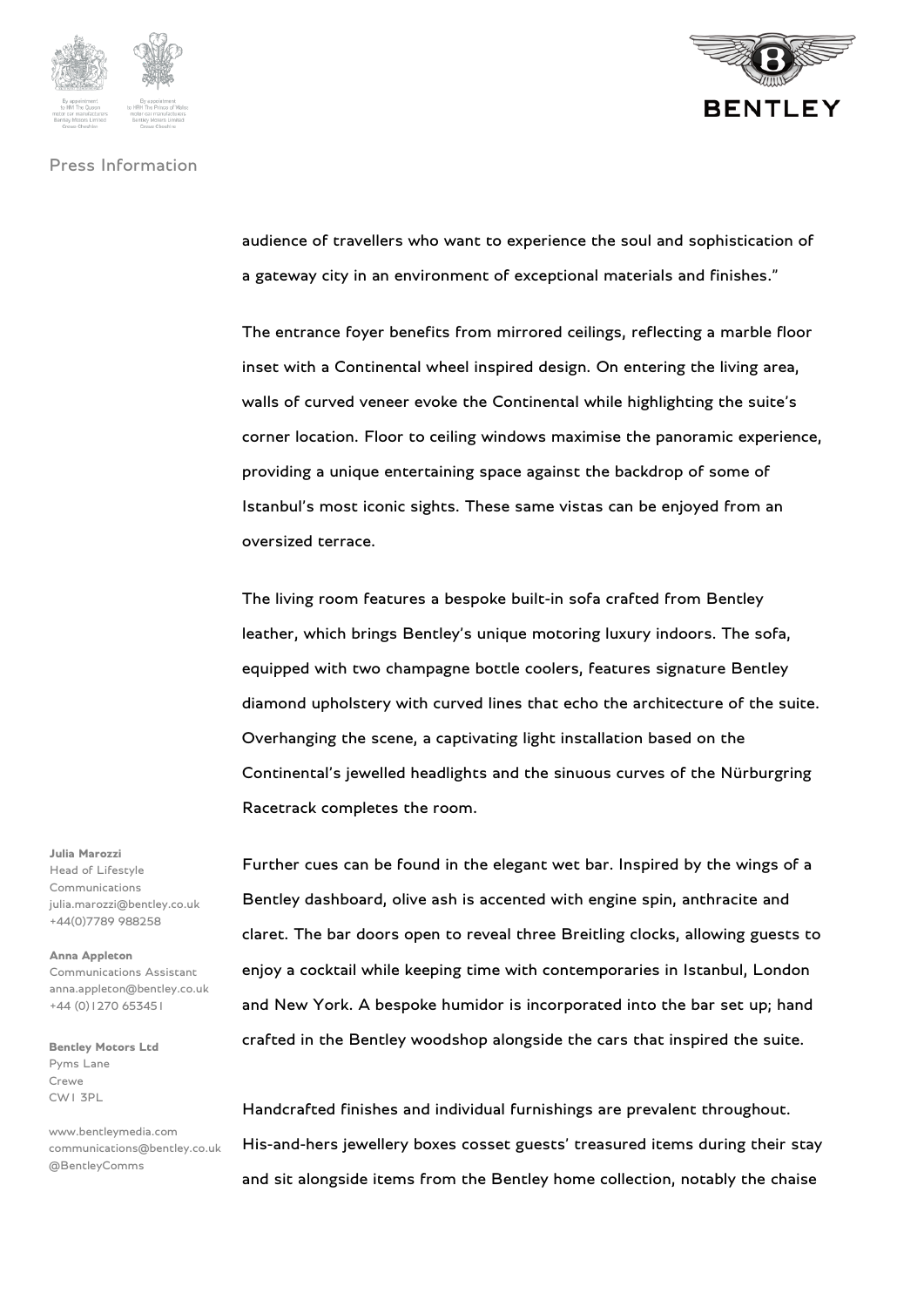



in the bedroom. Bentley's iconic matrix grille also features in abstract form; captured in wool and silk in an exquisitely crafted rug.

Custom flooring and carpeting line the separate bedroom, where an expansive work desk resides alongside a 40-inch pop-up television. A bed base, tailor-made from burgundy hide and bright engine spin, houses an oversized signature St. Regis bed while an entry touch panel and portable iPad place room controls at guests' fingertips.

A glass box within the bedroom, the master bathroom extends the bespoke experience, employing marble book-matched slabs to create a dramatic pattern that surrounds a dual-basin sink, glass-enclosed rainforest shower, and freestanding glass-enclosed bathtub. A 19-inch mirror television further elevates the restorative retreat, while an adjacent dressing room ensures complete privacy. Designed with travellers' needs in mind, it boasts shelving, storage, and a makeup vanity. The suite also features an additional full bathroom and powder room.

Guests can enjoy an immersive musical experience courtesy of British hi-fi creator Naim Audio. In the living room, the high-performance SuperUniti allin-one player is integrated into the room, producing a crystal-clear sound, and allowing guests to relax with their own music. In the bedroom, guests can access Naim's award-winning Mu-so wireless music system via Bluetooth. It features technology inspired by Naim's in-car audio system, available exclusively as a custom option for all Bentley models.

Marking the debut of the luxury brand in Turkey, The St. Regis Istanbul is designed by award-winning Turkish architect Emre Arolat, and is a modern

# **Julia Marozzi**

Head of Lifestyle Communications julia.marozzi@bentley.co.uk +44(0)7789 988258

**Anna Appleton** Communications Assistant anna.appleton@bentley.co.uk +44 (0)1270 653451

**Bentley Motors Ltd** Pyms Lane Crewe CW1 3PL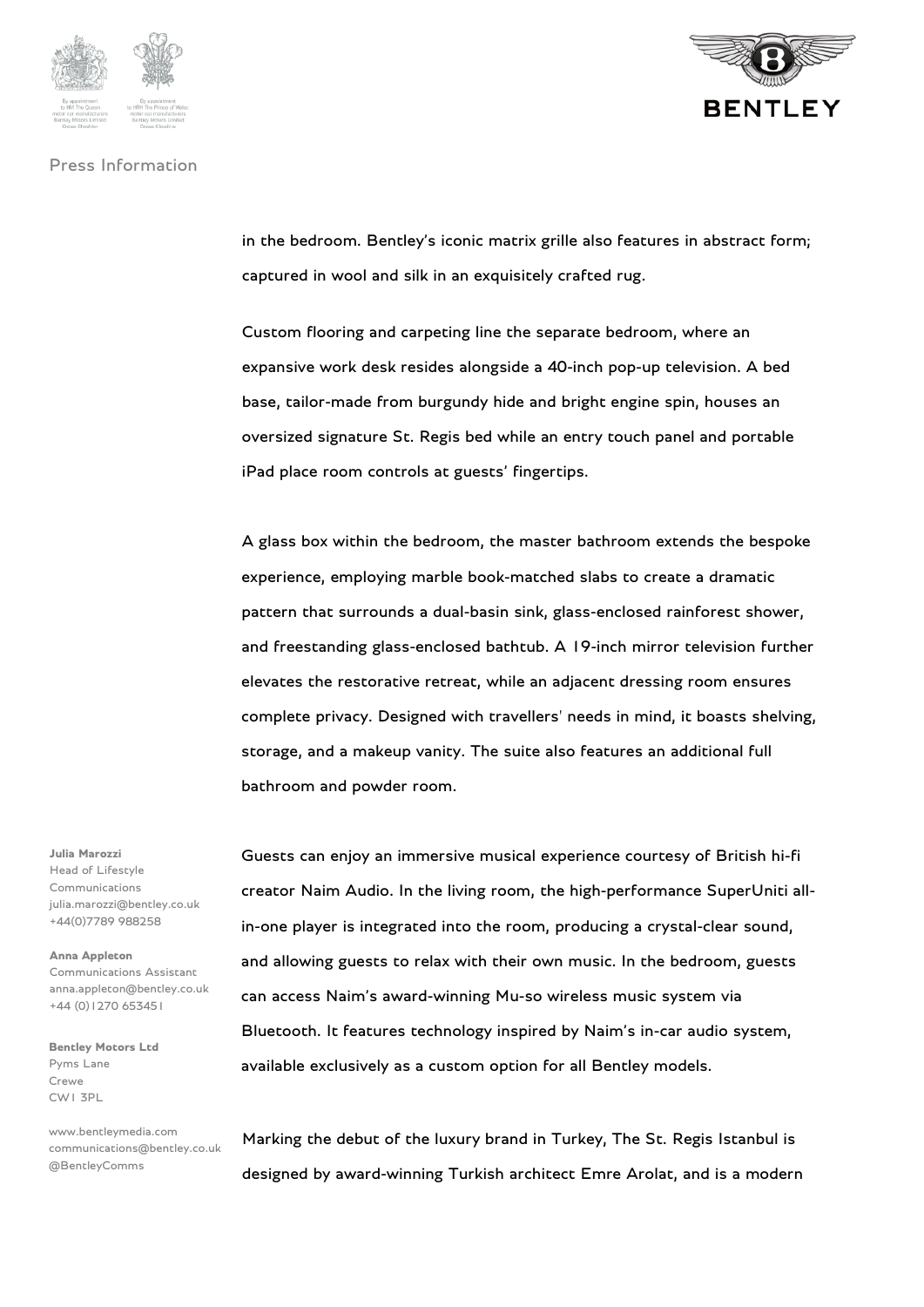



interpretation of Istanbul's glamorous Art Deco era. The St. Regis Istanbul is home to the first international outpost of Wolfgang Puck's Spago restaurant, which stars as the hotel's signature culinary experience. Located on the hotel's rooftop, the restaurant offers stunning views of the vibrant city. The hotel also offers rejuvenating spa treatments at the Iridium Spa.

#### - ENDS -

#### **Notes to editors**

- Bentley Motors is the most sought after luxury car brand in the world. The company's headquarters in Crewe is home to all of its operations including design, R&D, engineering and production of the company's three model lines, Continental, Flying Spur and Mulsanne. The combination of fine craftsmanship, using skills that have been handed down through generations, alongside engineering expertise and cutting-edge technology is unique to UK luxury car brands such as Bentley. It is also an example of high-value British manufacturing at its best. Bentley employs around 3,800 people at Crewe.
- Combining classic sophistication with a modern sensibility, St. Regis is committed to delivering exceptional experiences at over 30 luxury hotels and resorts in the best addresses around the world. Since the opening of the first St. Regis Hotel in New York City over a century ago by John Jacob Astor IV, the brand has remained committed to an uncompromising level of bespoke and anticipatory service for all of its guests, delivered flawlessly by signature St. Regis Butler Service. From Bal Harbour to Bangkok, Saadiyat Island to Shenzhen, the St. Regis brand caters to a new generation of luxury travelers and continues to thoughtfully build its portfolio in the most sought after destinations at the heart of today's grand tour. Plans for the brand to expand its legacy include much-anticipated St. Regis hotels and resorts in Asia, where St. Regis has announced plans to debut in Changsha, Haikou, Jakarta, Kuala Lumpur, Langkawi, Lijiang, Macao, Mumbai, Nanjing, Qingshui Bay, Sanya Haitang Bay and Zhuhai. Additionally in Europe and the Middle East, St. Regis will continue to expand in Amman, Astana and Dubai. For more information on St. Regis Hotels & Resorts, please visit www.stregis.com, for the privilege of residential ownership, please visit www.stregis.com/residences, and to learn how the brand celebrates the art of play visit www.stregis.com/familytraditions. Connect with St. Regis on Facebook, Instagram, Pinterest, Twitter, and YouTube

#### **Julia Marozzi**

Head of Lifestyle Communications julia.marozzi@bentley.co.uk +44(0)7789 988258

#### **Anna Appleton**

Communications Assistant anna.appleton@bentley.co.uk +44 (0)1270 653451

**Bentley Motors Ltd** Pyms Lane Crewe CW1 3PL